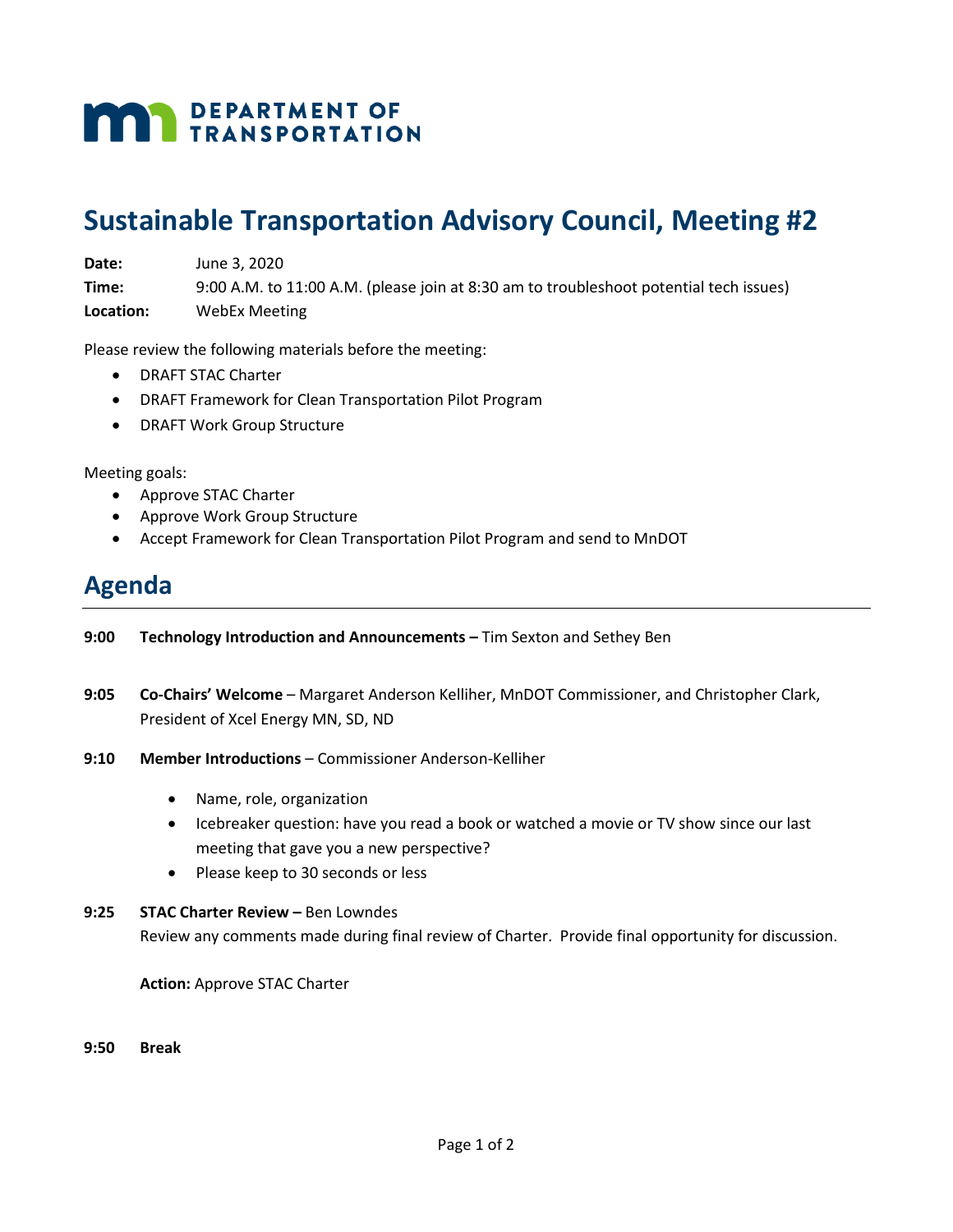**9:55 Clean Transportation Funding Pilot Program Review –** Michael Noble and Anjali Baines, Fresh Energy Share the process and outcomes of the working group proposal to support a new Clean Transportation funding pilot program that was recommended after statewide outreach during the Pathways to Decarbonizing Transportation project.

**Action:** Accept report from the working group and send to MnDOT

#### 10:15 **Work Group Structure Review - Ben Lowndes**

Final opportunity for discussion and questions about the structure and related policy development template.

**Action:** Approve the work group structure

**10:30 Open discussion about how recent events have influenced your thinking about sustainable transportation –** led by Commissioner Anderson-Kelliher

This will be an open discussion with members about how recent events have impacted their thoughts and feelings about "sustainable transportation."

#### **10:50 Next Steps**

- MnDOT will request the following after the meeting:
	- o STAC members: rank order preferred work group participation
	- o STAC members: share observations about pandemic response
- MnDOT will send meeting notes 1-week from today (June 10)
- MnDOT will send survey for next meeting dates, aiming for late July, early August.
- MnDOT will attempt to form work groups and attempt to organize initial work group meetings before the next STAC meeting.
- **10:55 Public Comment Period –** Ben Lowndes

**11:00 Adjourn**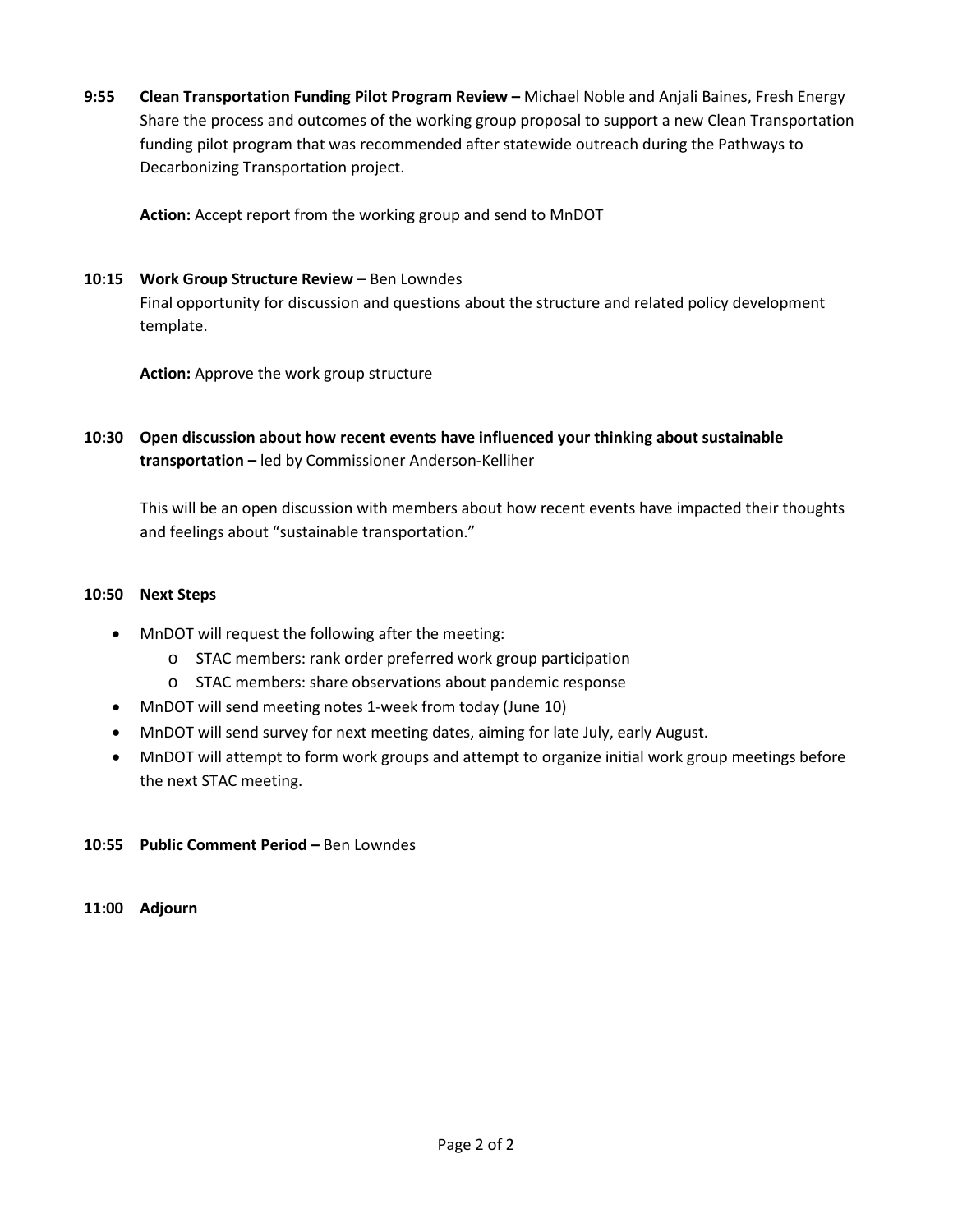# **MAN** DEPARTMENT OF

### **MnDOT Sustainable Transportation Advisory Council Meeting Minutes**

| Date:     | 06/03/2020                                                              |
|-----------|-------------------------------------------------------------------------|
| Time:     | $9:00$ A.M. $-11:00$ PM                                                 |
| Location: | WebEx                                                                   |
|           | Meeting materials will be available on the MnDOT Sustainability Website |

Action Items:

- 1. STAC members: rank order preferred work group participation.
- 2. STAC members: share observations about pandemic response.
- 3. MnDOT will send meeting notes 1-week from today (June 10).
- 4. MnDOT will send survey for next meeting dates, aiming for late July, early August.
- 5. MnDOT will attempt to form work groups and attempt to organize initial work group meetings before the next STACT meeting.

### **Attendees**

#### Council Members Present

- 1) Margaret Anderson Kelliher (Co-chair)
- 2) Chris Clark (Co-chair)
- 3) Katie Bell
- 4) Sen. Scott Dibble
- 5) Katie Frye
- 6) Dorian Grilley
- 7) Rep. Frank Hornstein
- 8) Lisa Thurstin
- 9) Greg Ilkka
- 10) Katie Jones
- 11) Ashwat Narayanan
- 12) Michael Noble
- 13) Rolf Nordstrom
- 14) Daniel Schellhammer
- 15) Patrick Seeb
- 16) LaShella Sims
- 17) Russ Stark
- 18) Emma Struss
- 19) Vishnu Laalitha Surapaneni
- 20) Peter Wagenius
- 21) Tara Wetzel

#### Council Members Absent

- 1) Sen. Scott Newman
- 2) Nick Thompson

#### MnDOT Staff Present

Sethey Ben Brian Christensen (technical support) David Elvin Ben Lowndes (facilitator) Tim Sexton Siri Simons Nissa Tupper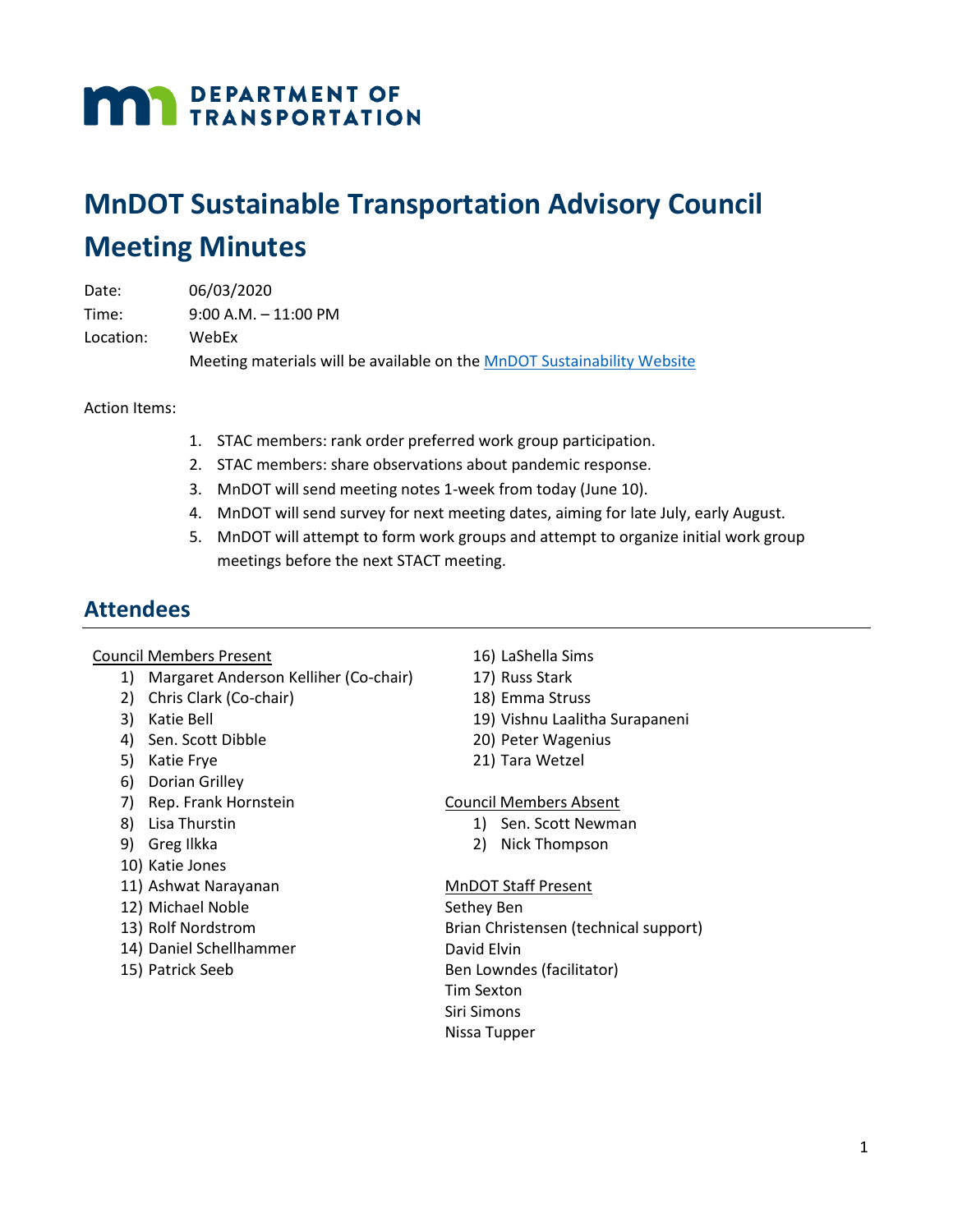### **Meeting Notes**

#### **Co-Chairs' Welcome**

Minnesota Department of Transportation (MnDOT) Commissioner Margaret Anderson Kelliher and cochair Chris Clark, President of Xcel Energy, welcomed council members and attendees.

#### **Member Introductions**

Council members introduced themselves, described the organizations and entities they represent, and shared their thoughts on a book, movie or TV show that has provided a new perspective. Members also discussed recent events and some shared how they are struggling to bring more racial justice into their lives and work.

#### **STAC Charter Review**

MnDOT shared the final draft Charter (DRAFT STAC Charter) to clarify updates and provide an opportunity for members to give feedback on comments that were added since the last STAC meeting.

Members discussed the importance of including environmental justice impacts in the Charter. Three suggestions were made, which will be integrated after this meeting.

- Add "environmental justice" to the paragraph before "Purpose of the STAC" to read "…to maximize benefits from the changing transportation landscape to reduce carbon pollution, while also promoting equity, environmental justice, and economic development."
- Integrate content within "Goal of the STAC" section that articulates the importance of net-zero without disproportionate impact on frontline communities in order to achieve that goal.
- Add content to capture the sentiment of disproportionate impacts for vulnerable populations and neighborhoods in the urban core and the fact that communities of color are more vulnerable to climate change due to urban heat island, exposure to air pollution, and health disparities.

Members approved the STAC Charter with the understanding that the three suggested environmental justice content additions would be integrated. Approval via voice vote (19-0).

### **Clean Transportation Funding Pilot Program Review**

Michael Noble and Anjali Bains introduced the Clean Transportation Funding Pilot Program recommendations (DRAFT Framework for Clean Transportation Pilot Program). A subcommittee of the STAC met three times to develop the recommendations.

Members discussed the proposed Project Evaluation rubric that aligns with program goals and similar to how MPCA evaluates Volkswagen settlement funding requests. Members identified the need to clarify the nuances of applying environmental justice scoring criteria (e.g. would full or partial points be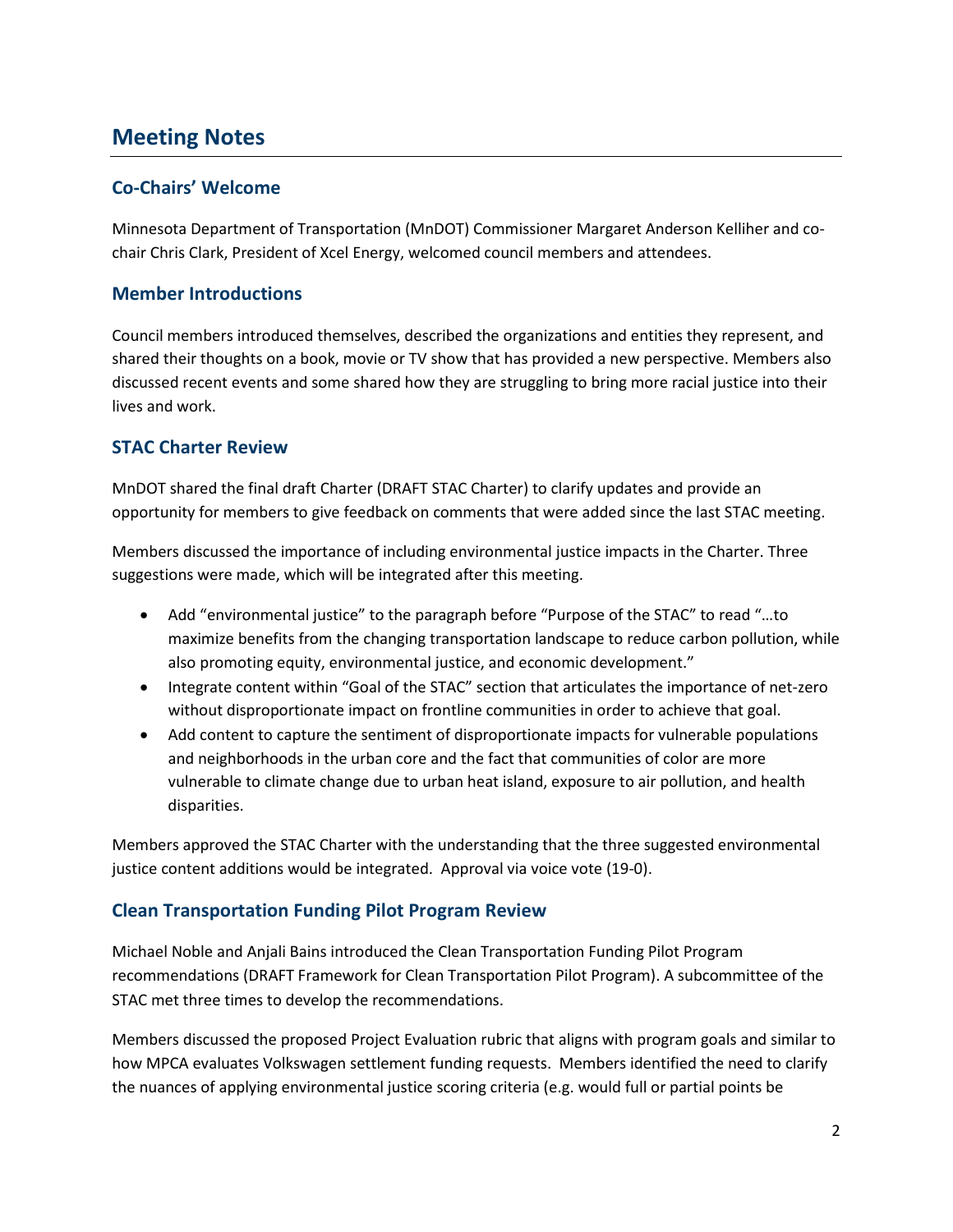awarded for projects that are not entirely situated within an environmental justice area?). MnDOT will work internally to clarify that scoring criteria in the document.

No formal vote taken. Proposal sent to MnDOT for refinement. MnDOT will give the STAC another opportunity to provide feedback before MnDOT makes the final decision on program eligibility, criteria, scoring, and selection.

Another big thanks to Anjali and Micheal at Fresh Energy for leading the work group coordination around this effort.

#### **Work Group Structure Review**

MnDOT shared information about the work group structure (DRAFT Work Group Structure). There were no concerns voiced about the proposed structure from members so the STAC will move forward with the following four work groups:

- 1) Fueling/powering transportation
- 2) Reduce VMT and improve transportation options
- 3) Funding transportation
- 4) Improving resilience of the transportation system.

Members agreed that equity, safety, and maximizing co-benefits must be integrated into all work groups. Each group will develop their own method for approaching the work (e.g. form new sub-group, work in collaborating with an existing group).

Members discussed expectations for members and agreed there should be an opportunity for every STAC member to serve on at least one committee and members allowed serve on more than one committee, if they desire. A STAC member is also expected to chair each committee and will have MnDOT staff support. Outside members with topic-area expertise can join meetings on ad-hoc basis.

Members were asked to think about which group they would like to participate in and voice feedback on the structure. MnDOT will follow-up with members to solicit interest and populate the work groups. The goal is to hold meetings for at least two work groups before the next full STAC meeting.

### **Discussion about how recent events have influenced your thinking about sustainability and transportation**

The Commissioner began the discussion and welcomed members to share their thoughts and feelings about recent events. Members acknowledged the importance of creating space for this conversation. Several members contributed to the conversation but it was clear that more time was needed for this discussion and MnDOT agreed to allocate at least one hour in the next meeting to continue this conversation and provide some prompt questions for members to think about in advance.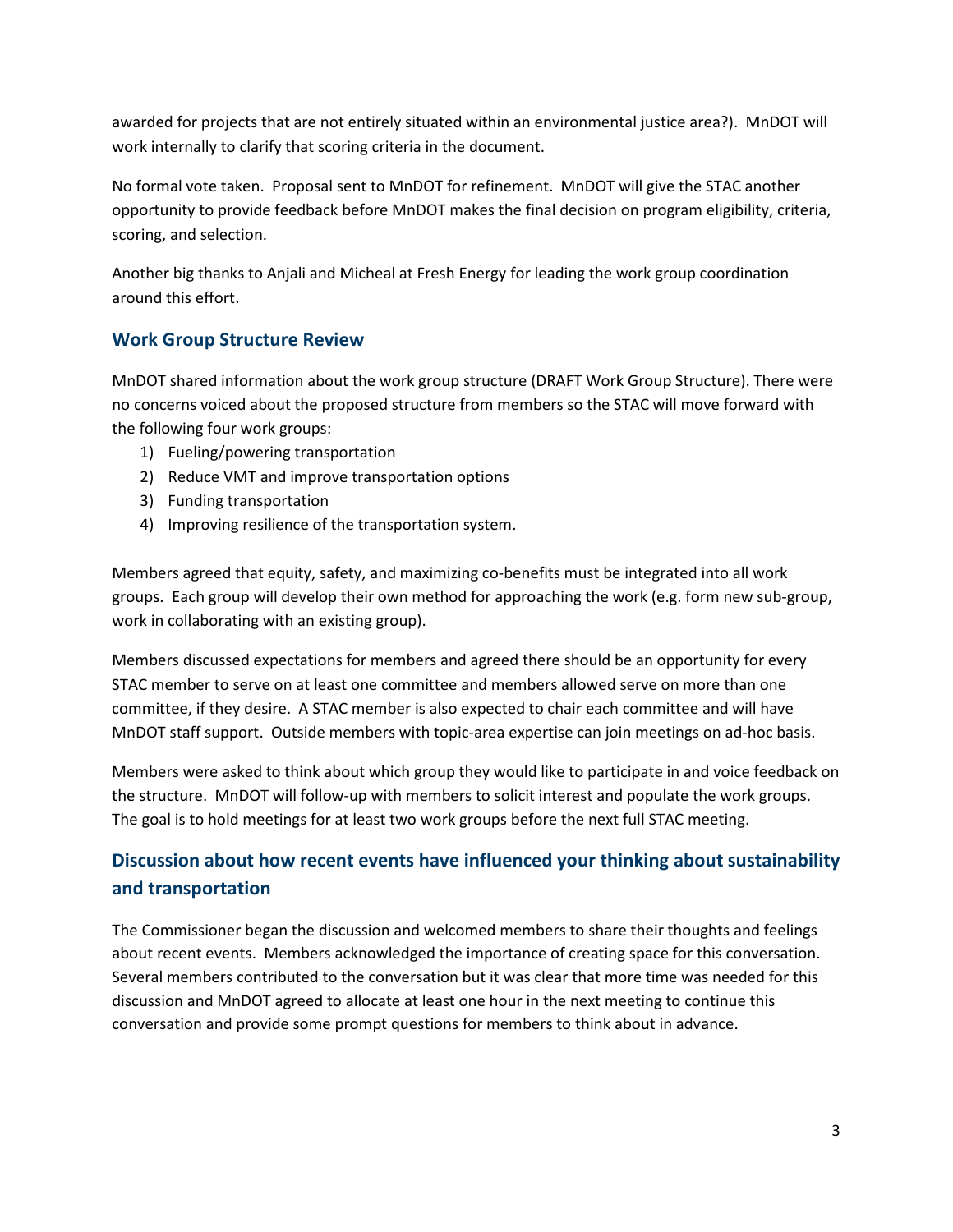#### **Public Comments**

MnDOT reserves time at the end of each meeting for public comments. No public comments were made.

### **Decisions**

- **STAC Charter:** Approved by members (19-0 voice vote) with the understanding that the three suggested environmental justice content additions are integrated.
- **Clean Transportation Pilot Program:** Proposal will move to MnDOT for refinement and shared with the STAC before MnDOT finalizes.
- **Work groups:** the STAC agreed to move forward with the proposed work group structure.

### **Next Steps – Action Items**

- 1. Charter
	- o Review updated version of the charter and send any critical comments on the changes only. Existing charter text was approved.
- 2. Work Group
	- o MnDOT: survey STAC Members on preferred work groups
	- o STAC Members: rank order preferred work group participation
	- o MnDOT: organize at least two work group meetings before the next STAC meeting
- 3. Conversation about recent event: COVID, George Floyd killing and civic response to structural racism, sustainable transportation
	- o MnDOT: will send questions to guide the conversation at next STAC meeting
- 4. Meeting notes and logistics
	- o MnDOT: send meeting notes 1-week from the meeting June 10
	- o MnDOT: survey for next meeting dates in early August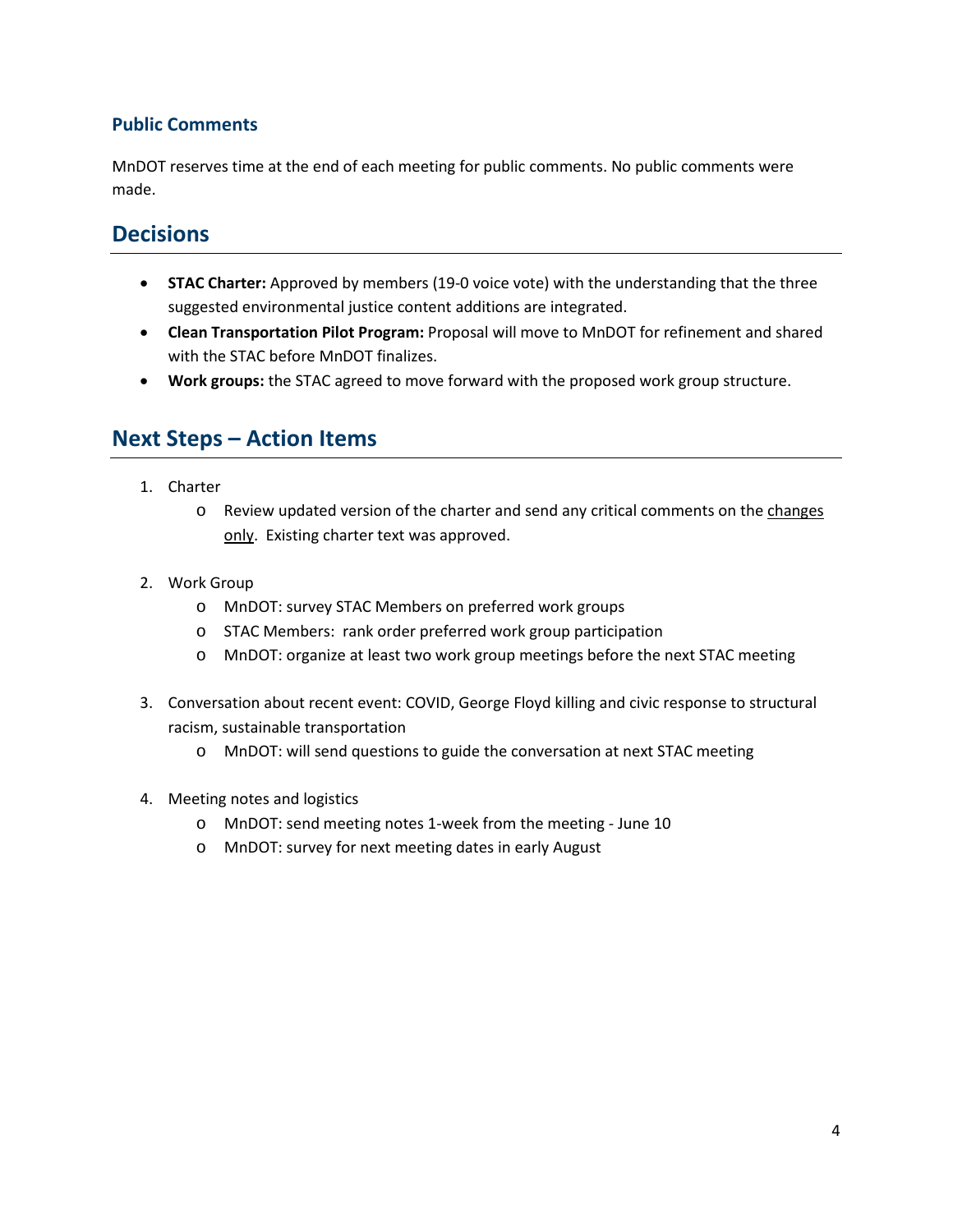# Sustainable Transportation Advisory Council

Meeting #2

Wednesday, June 3, 2020



mndot.gov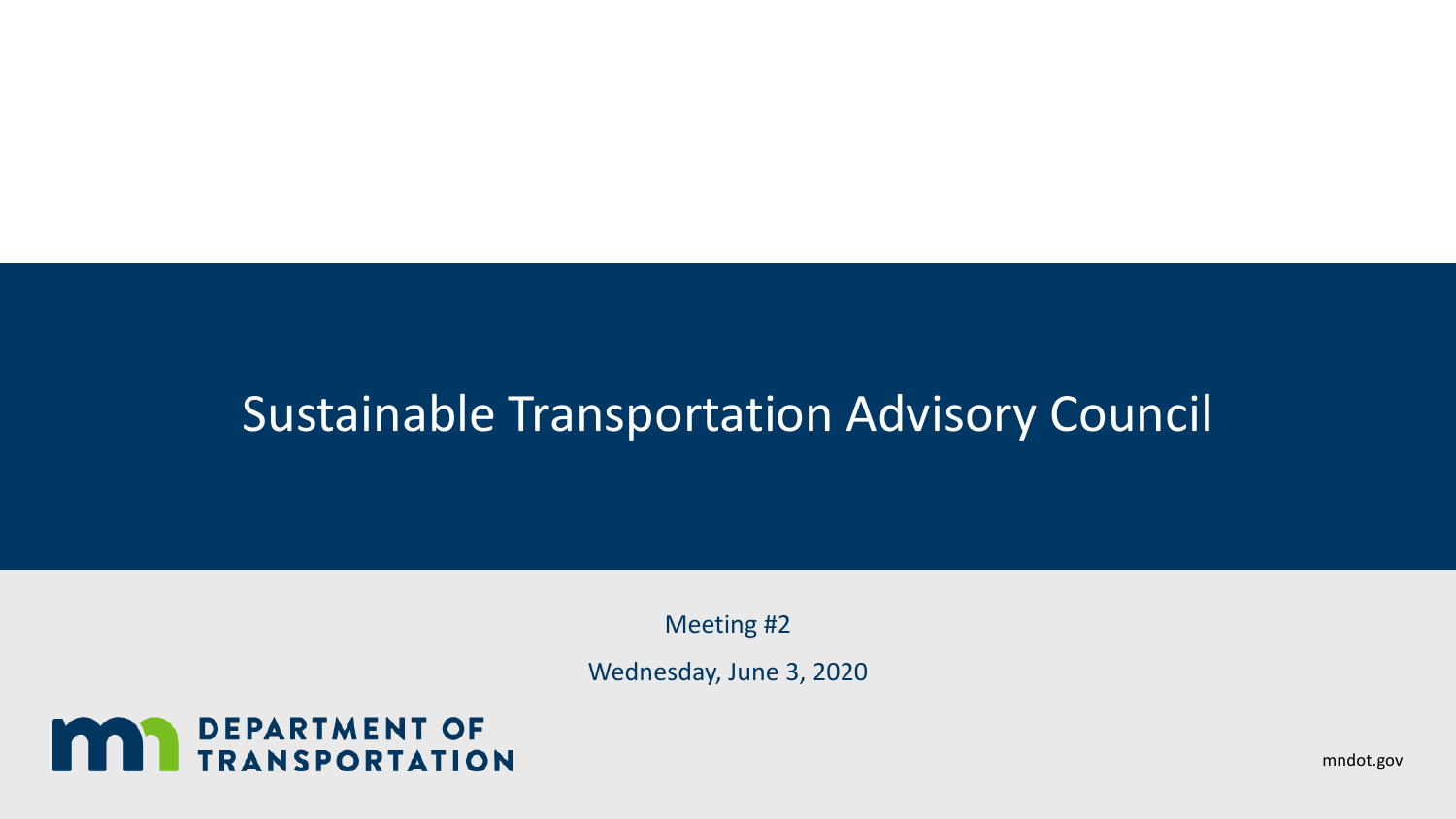### Agenda

- Technology Introduction and Announcements
- Co-Chairs' Welcome
- Member Introductions
- STAC Charter Review
- BREAK
- Clean Transportation Funding Pilot Program
- Work Group Structure Review
- Observations on recent events and sustainable transportation
- Next Steps
- Public Comment Period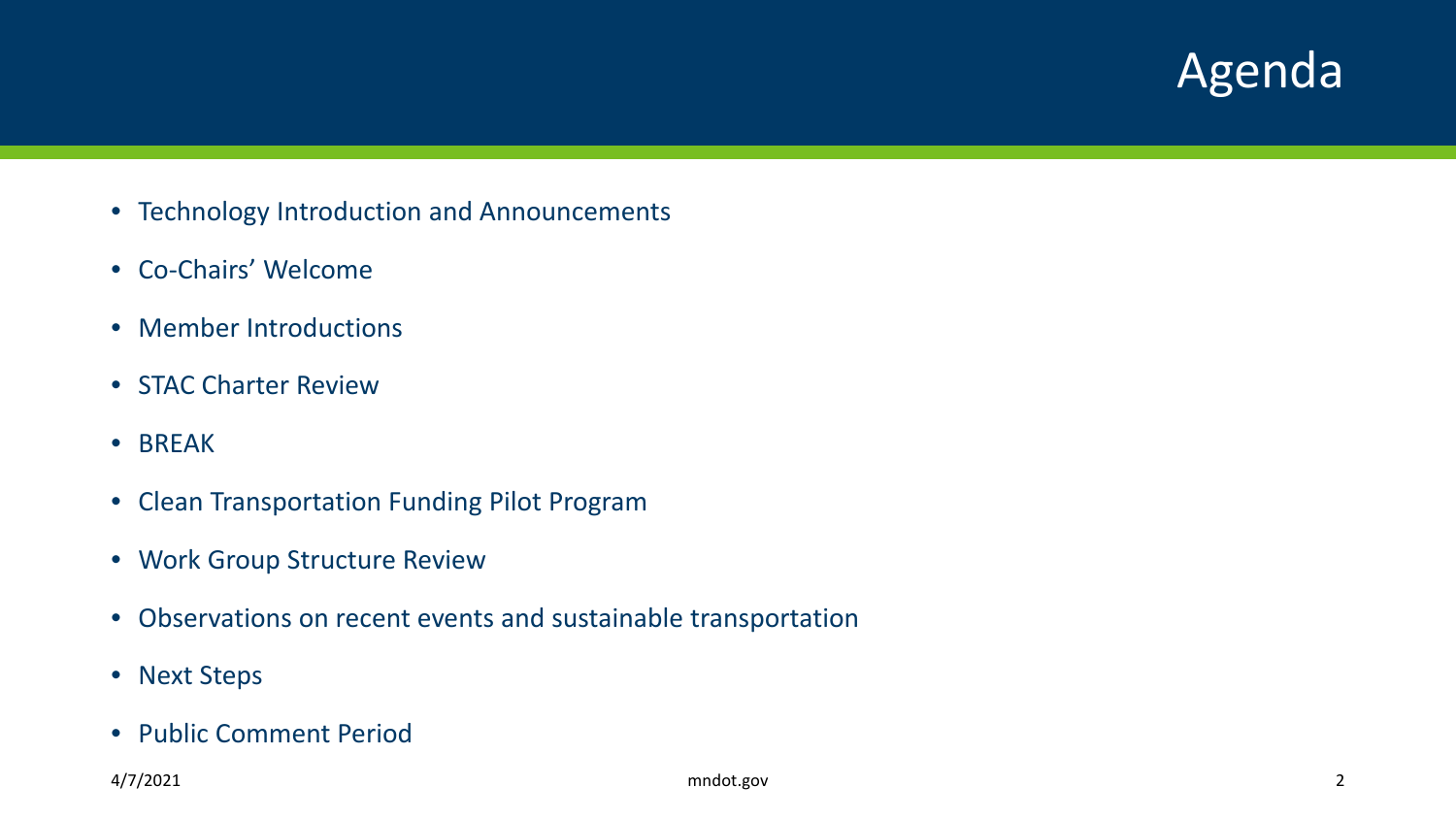# Meeting Goals

- Approve STAC Charter
- Accept Framework for Clean Transportation Pilot Program
- Approve Work Group Structure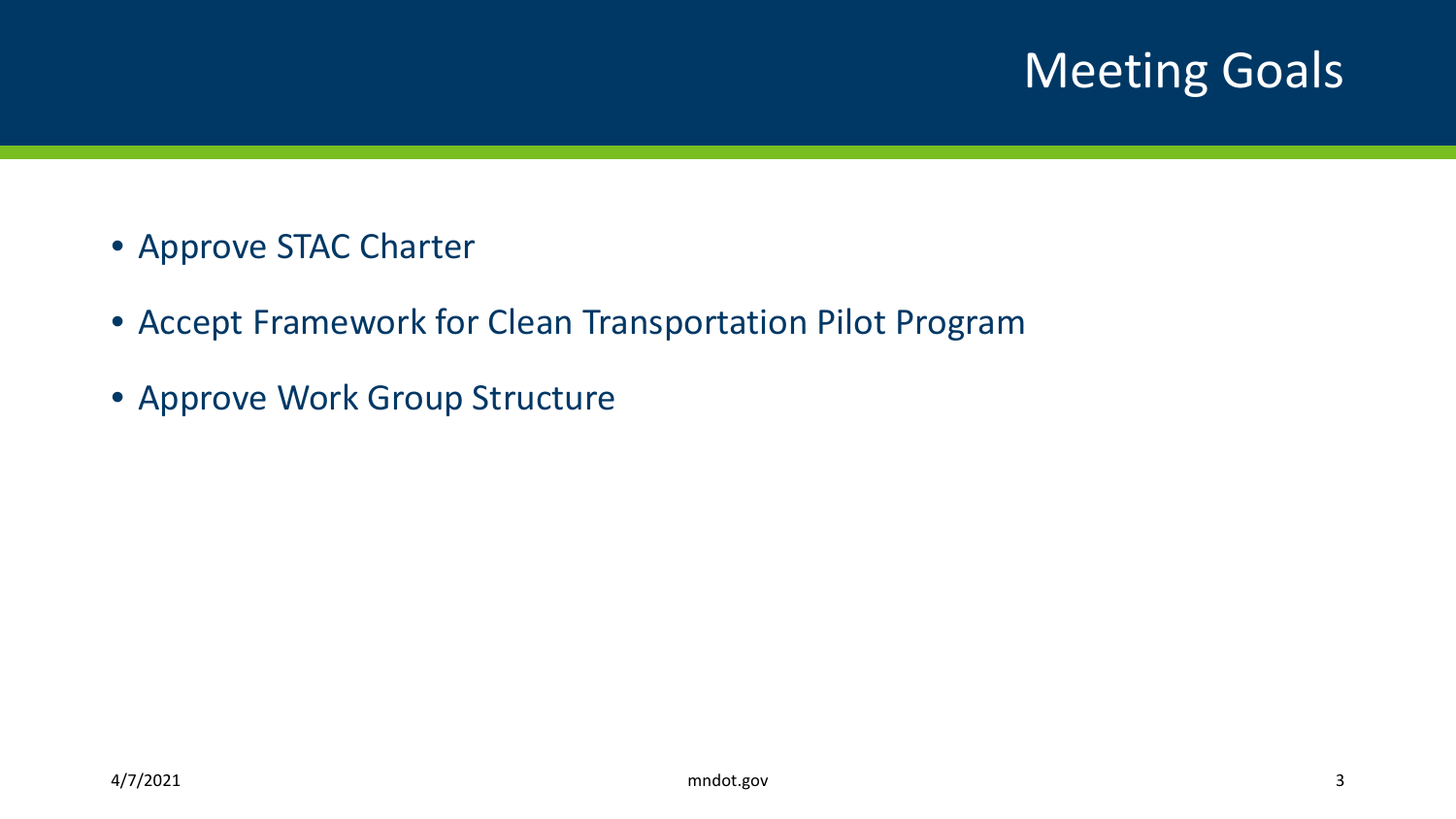# Technology Introduction

- Microphones are muted by default
- For questions, please type your question/comment in the chat
- MnDOT staff will call on members or read comments if there are audio issues
	- Please unmute your microphone and consider turning on your video if you are called on
- For simple responses, attendee can use the feedback tools located above chat panel



• Discussion is for members only until the public comment period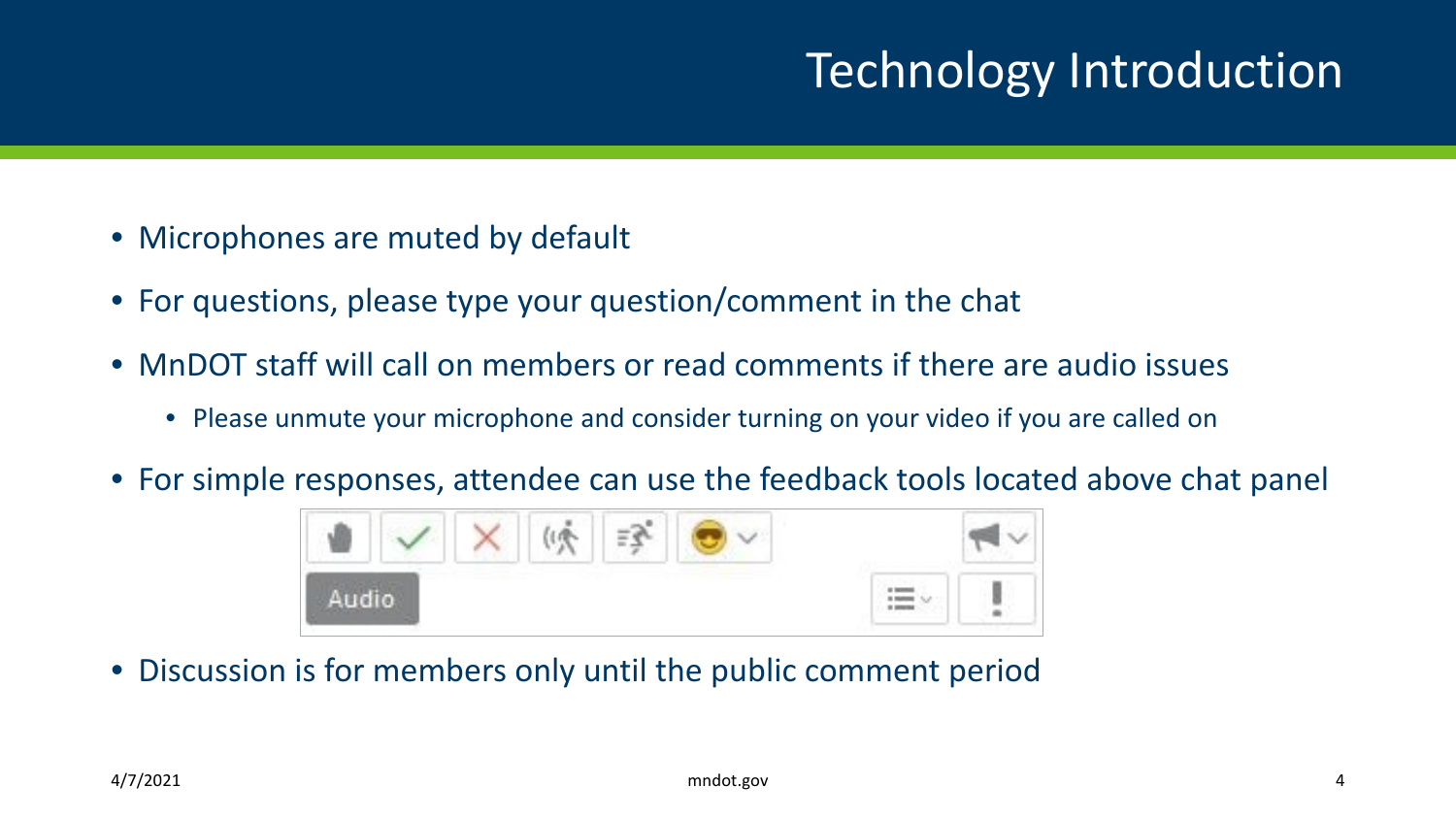### Some Best Practices

- One person speaks at a time
- Say your name before speaking
- Request a chance to speak by indicating this in the chat
- Mute your audio when not speaking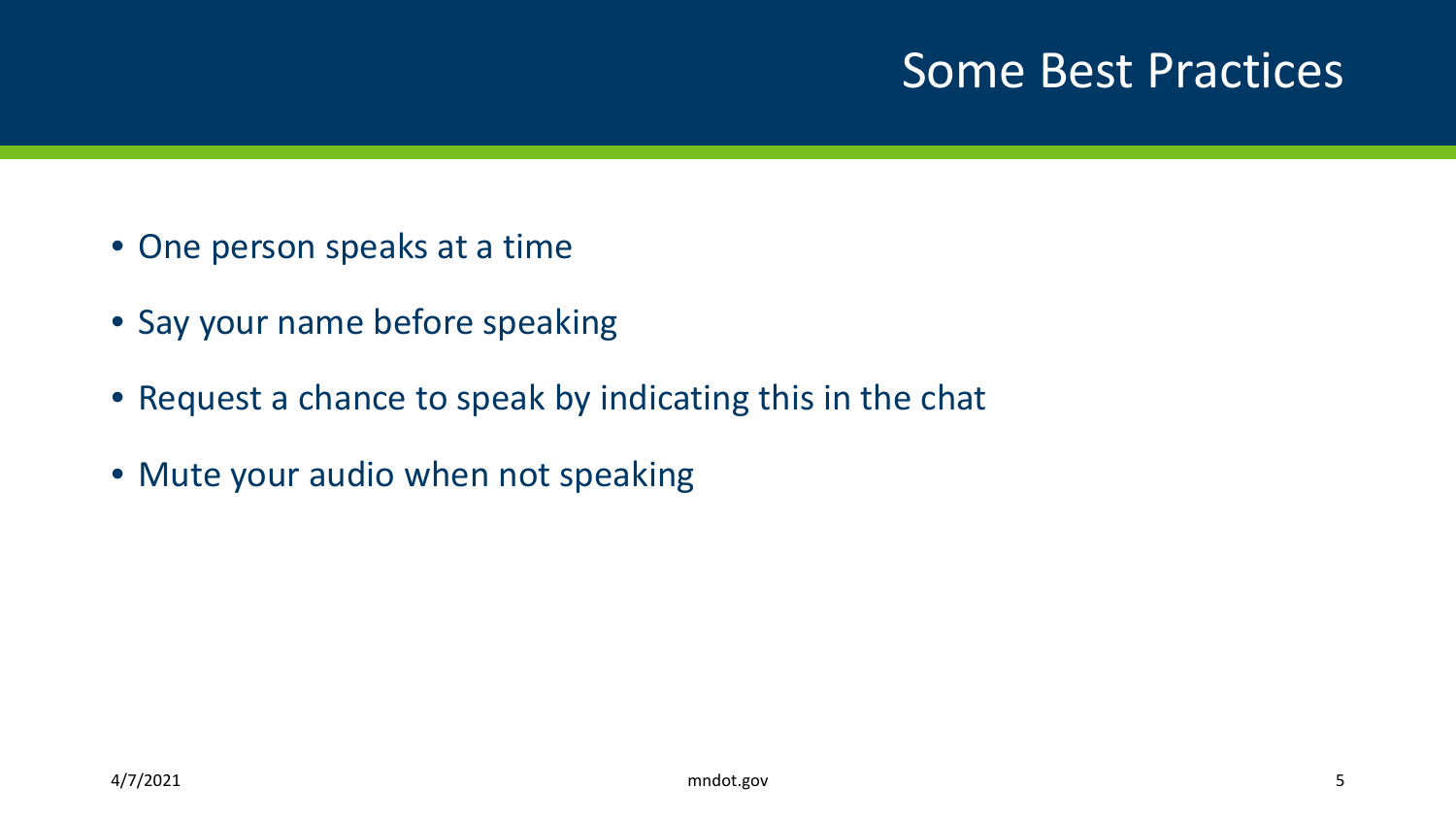# Public Comment Period Instructions

- Discussion is for members only until the public comment period
- Public comment period at end of meeting at approximately 10:55 am
- If you are a member of the public here to provide a comment, please send your name to Sethey Ben in the chat before 10:30 am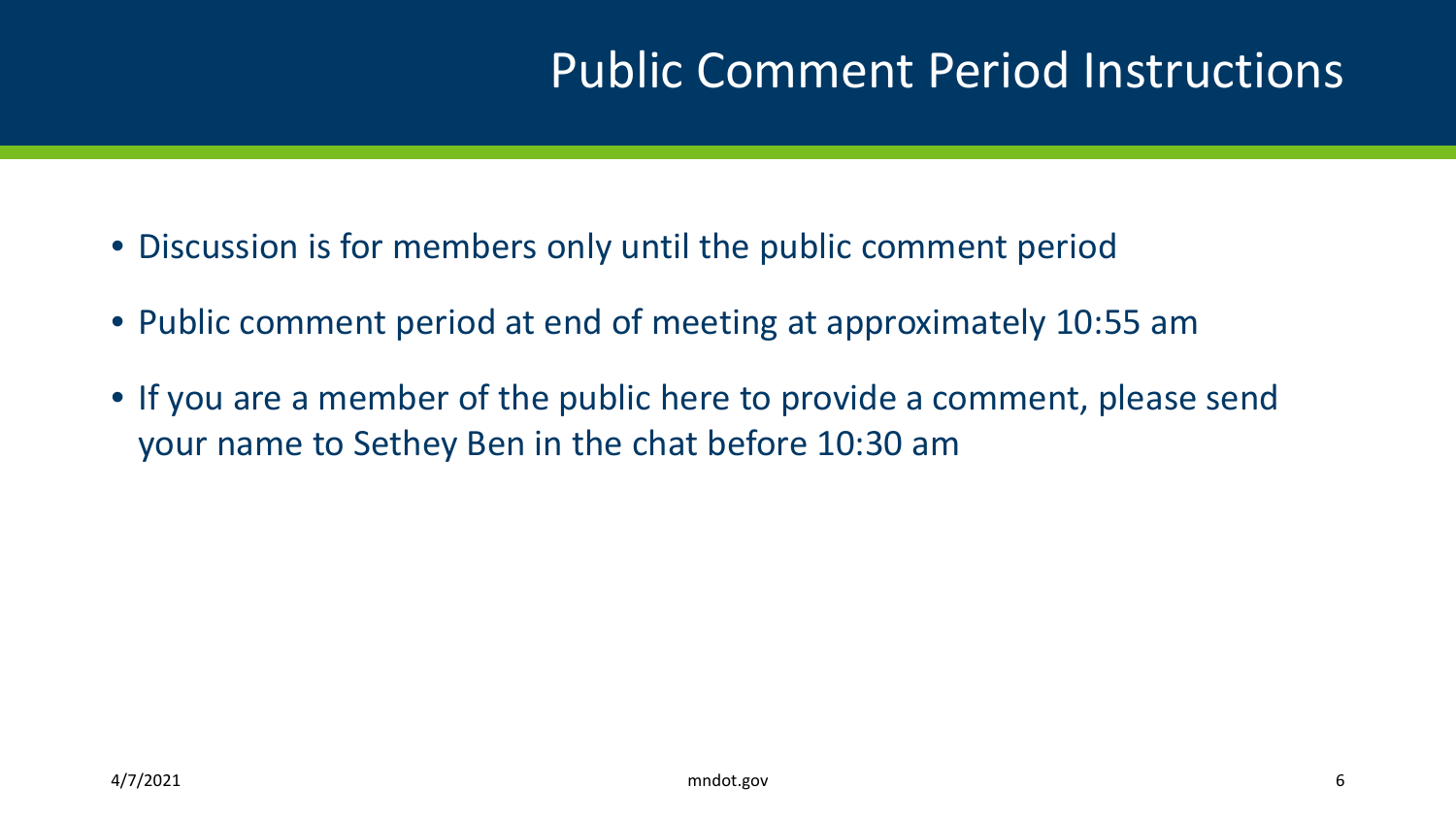### Co-Chairs Welcome





Chris Clark

President, Xcel Energy – Minnesota, South Dakota, North Dakota

Margaret Anderson Kelliher

Commissioner, MnDOT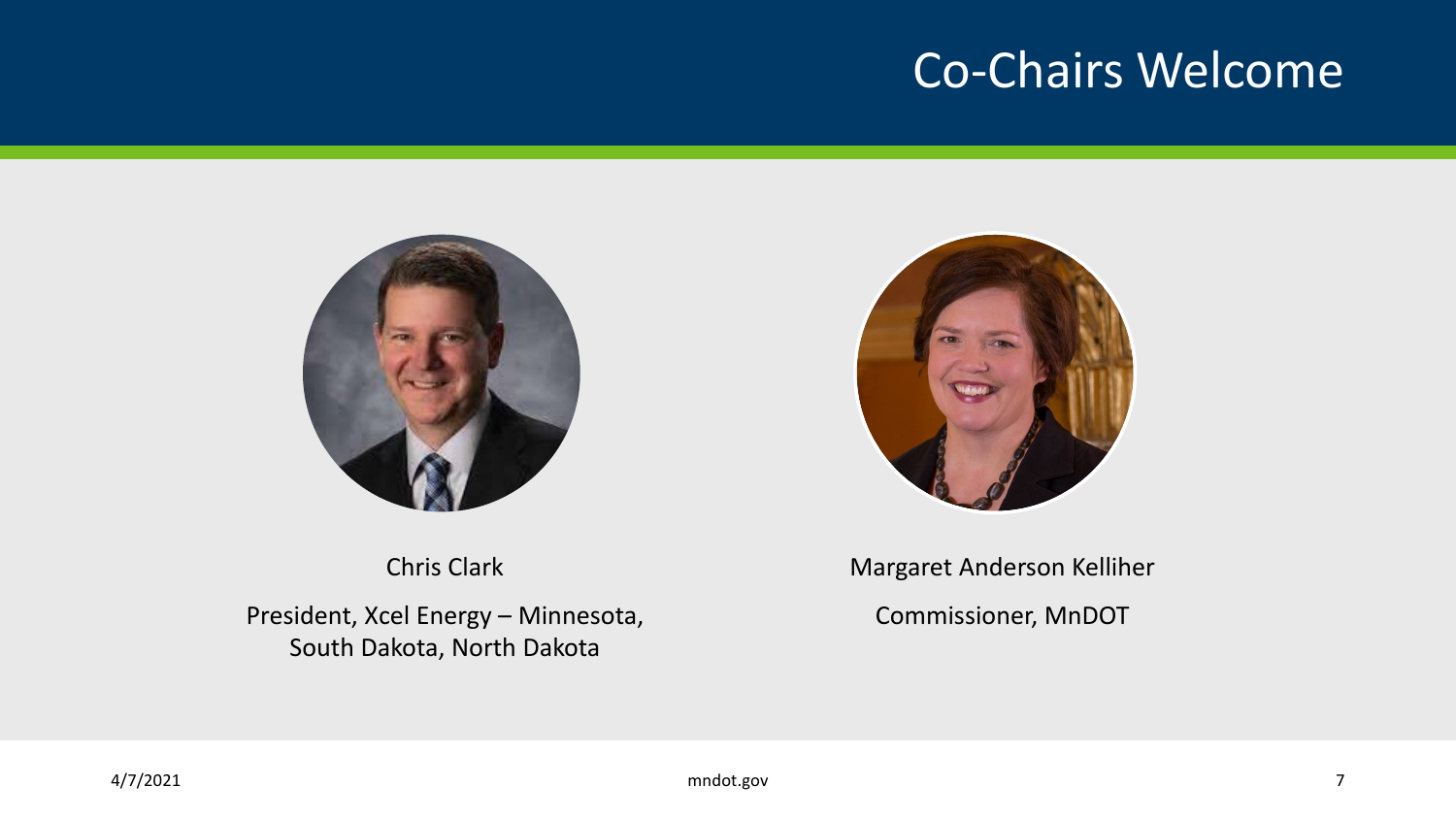# Member Introductions

- Name
- Role
- Organization
- Have you read a book or watched a movie or TV show since our last meeting that gave you a new perspective?

*Please try keeping to 30 seconds*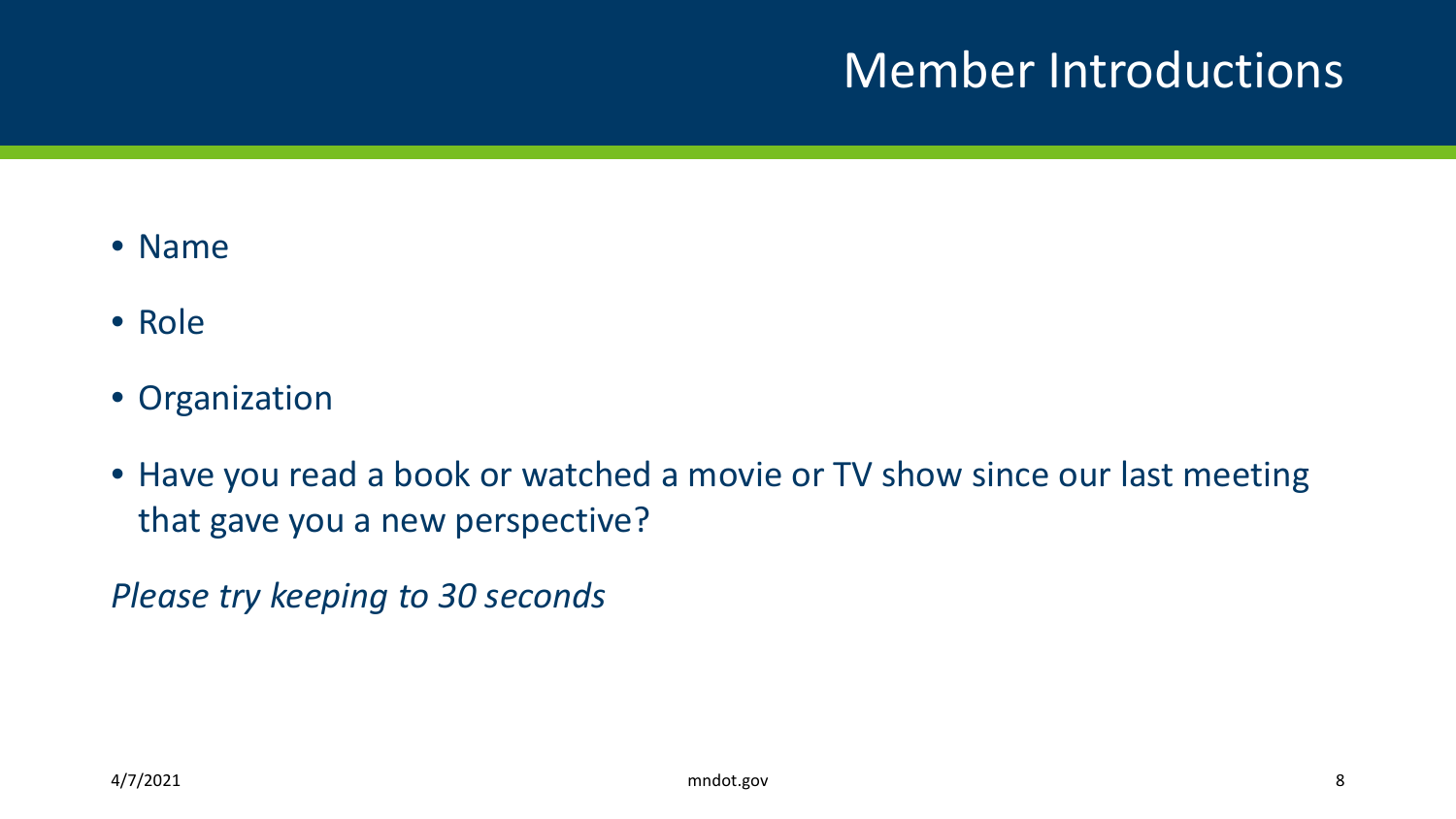

### STAC Charter Review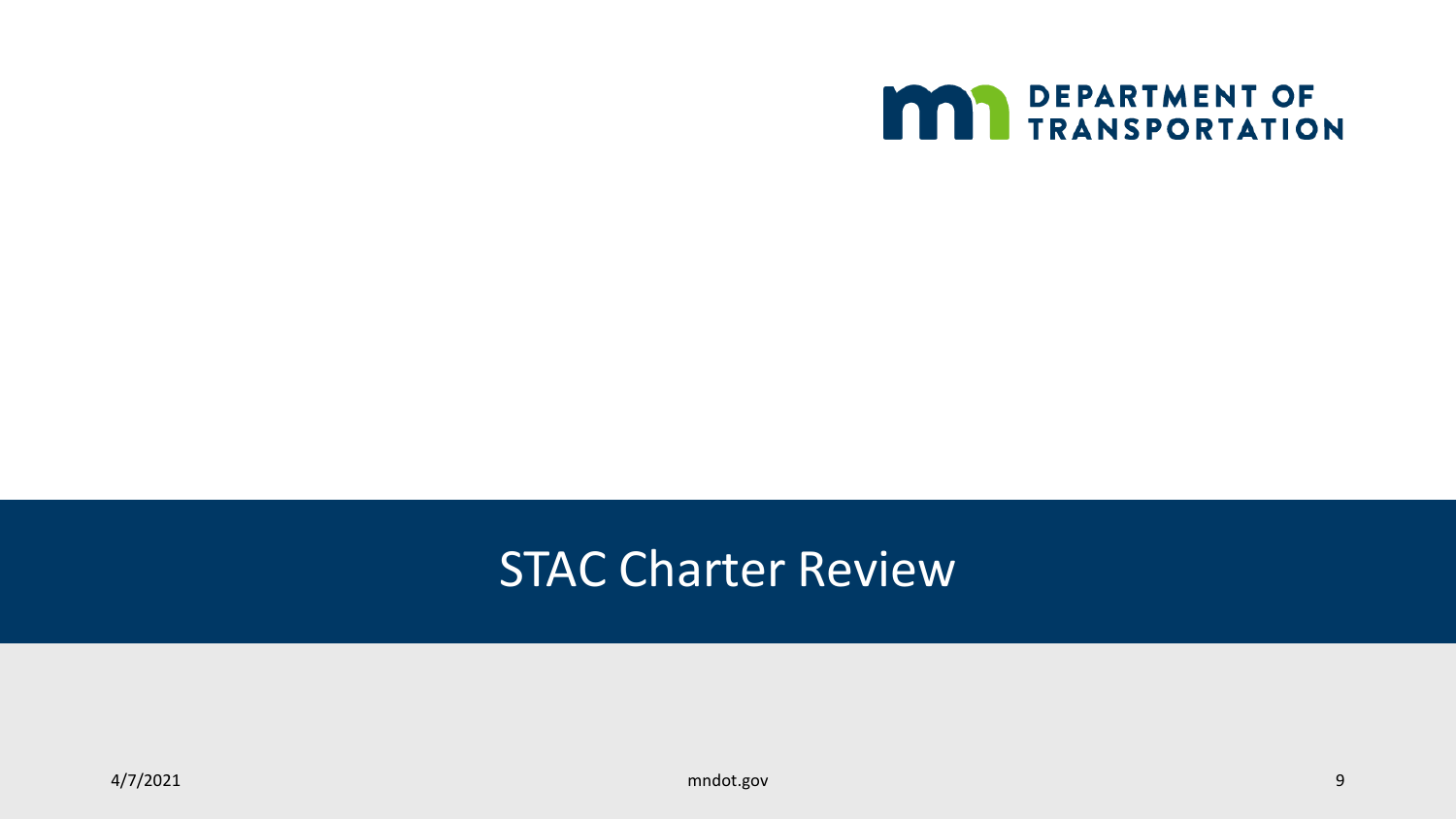

- Public comment period at end of meeting at approximately 10:55 am
- If you are a member of the people here to provide a comment, please send your name to Sethey Ben in the chat before 10:30 am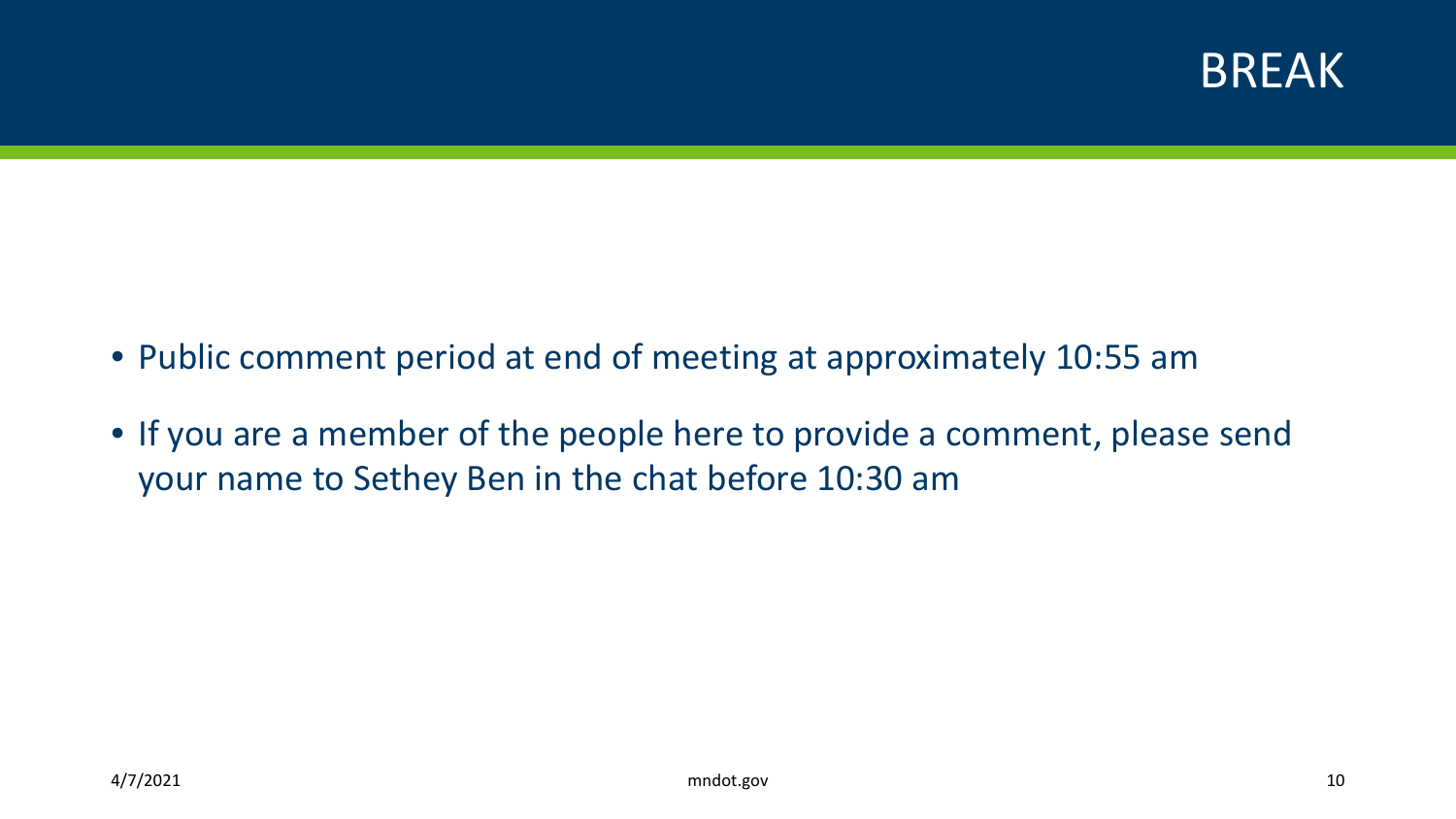

# Clean Transportation Funding Pilot Program Review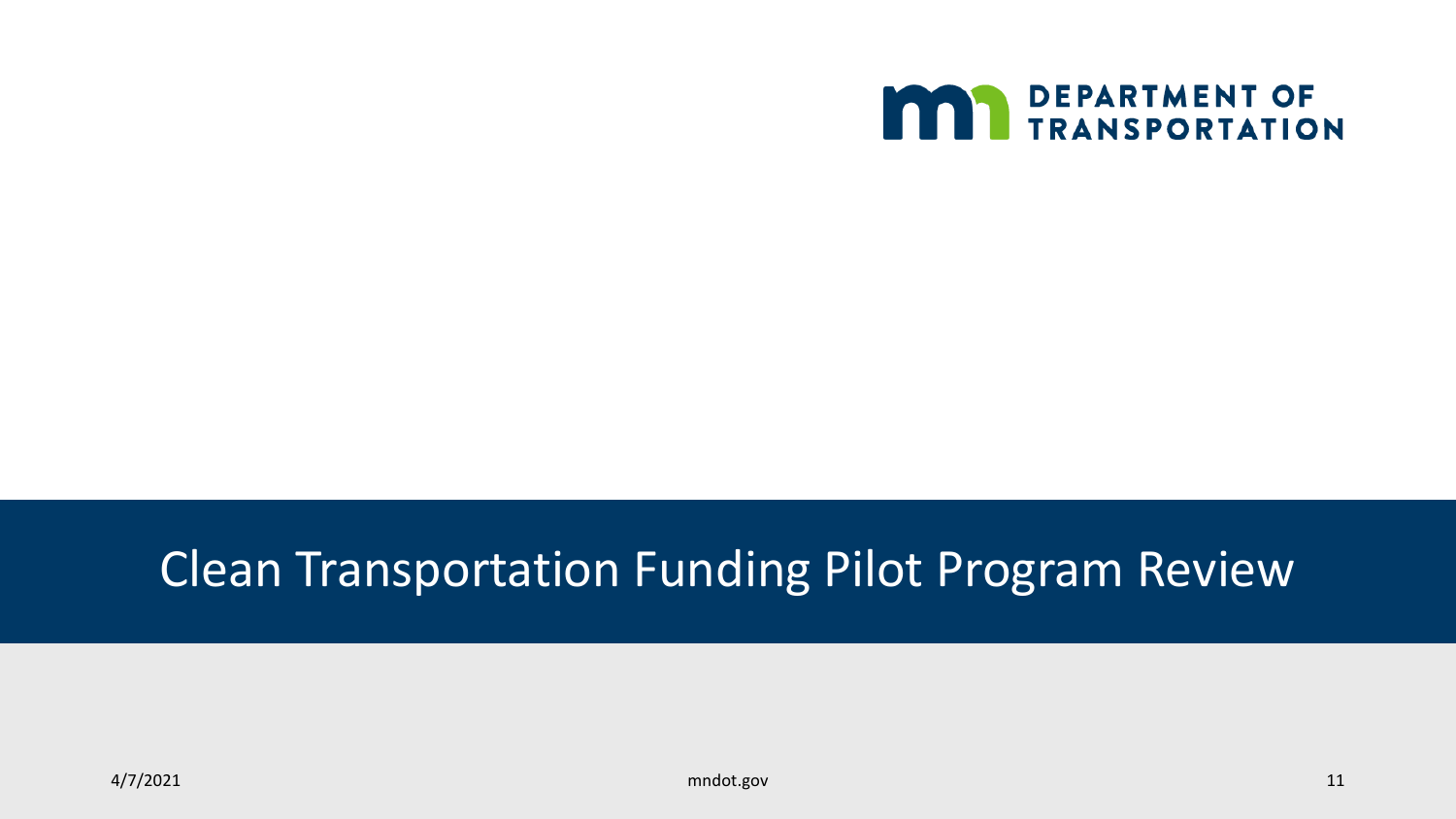

# Work Group Structure Review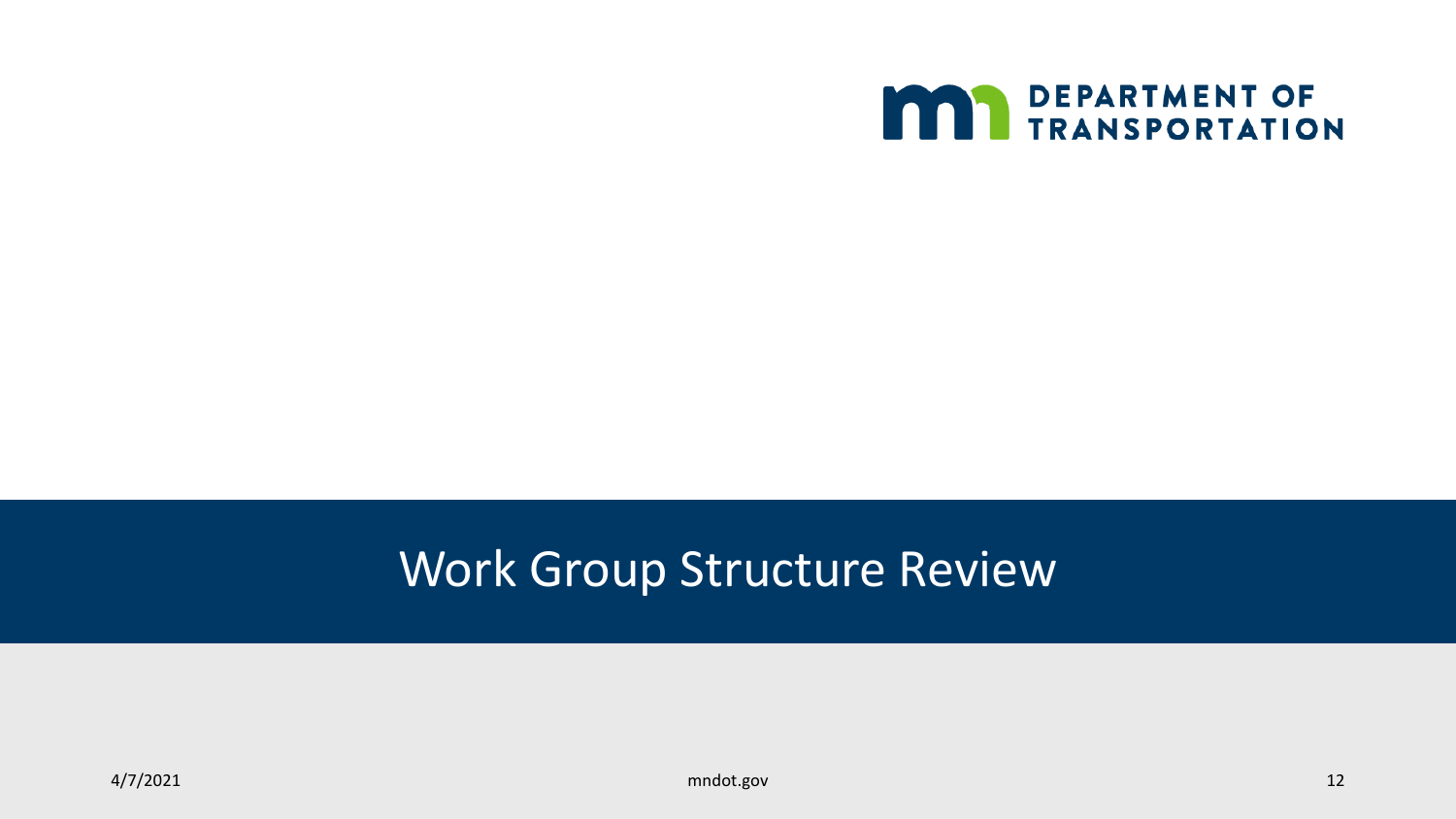

# "Sustainable transportation"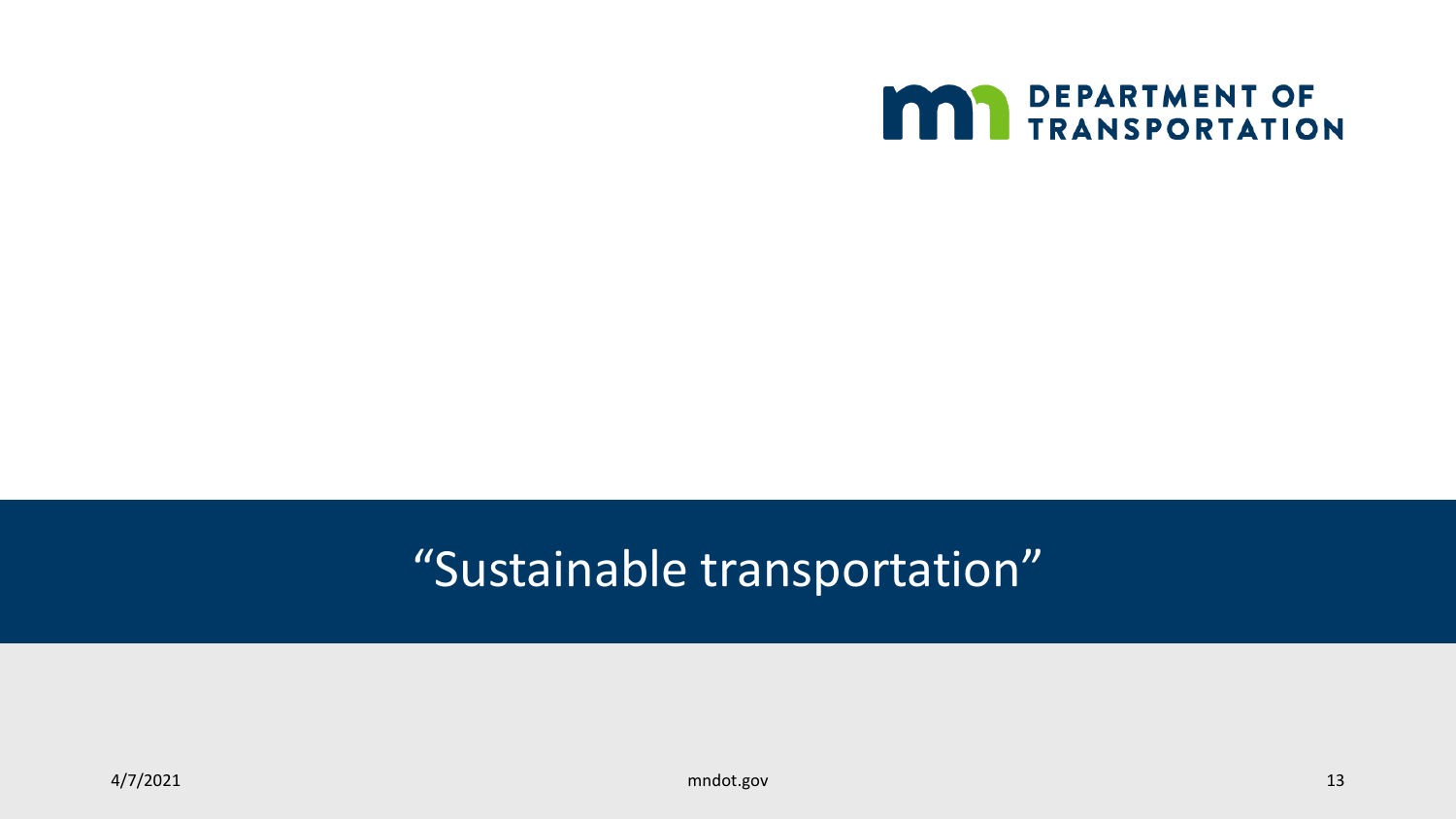### Next Steps

- MnDOT will request the following after the meeting:
	- STAC members: rank order preferred work group participation
	- STAC members: share observations about pandemic response
- MnDOT will send meeting notes 1-week from today (June 10)
- MnDOT will send survey for next meeting dates, aiming for late July, early August.
- MnDOT will attempt to form work groups and attempt to organize initial work group meetings before the next STAC meeting.